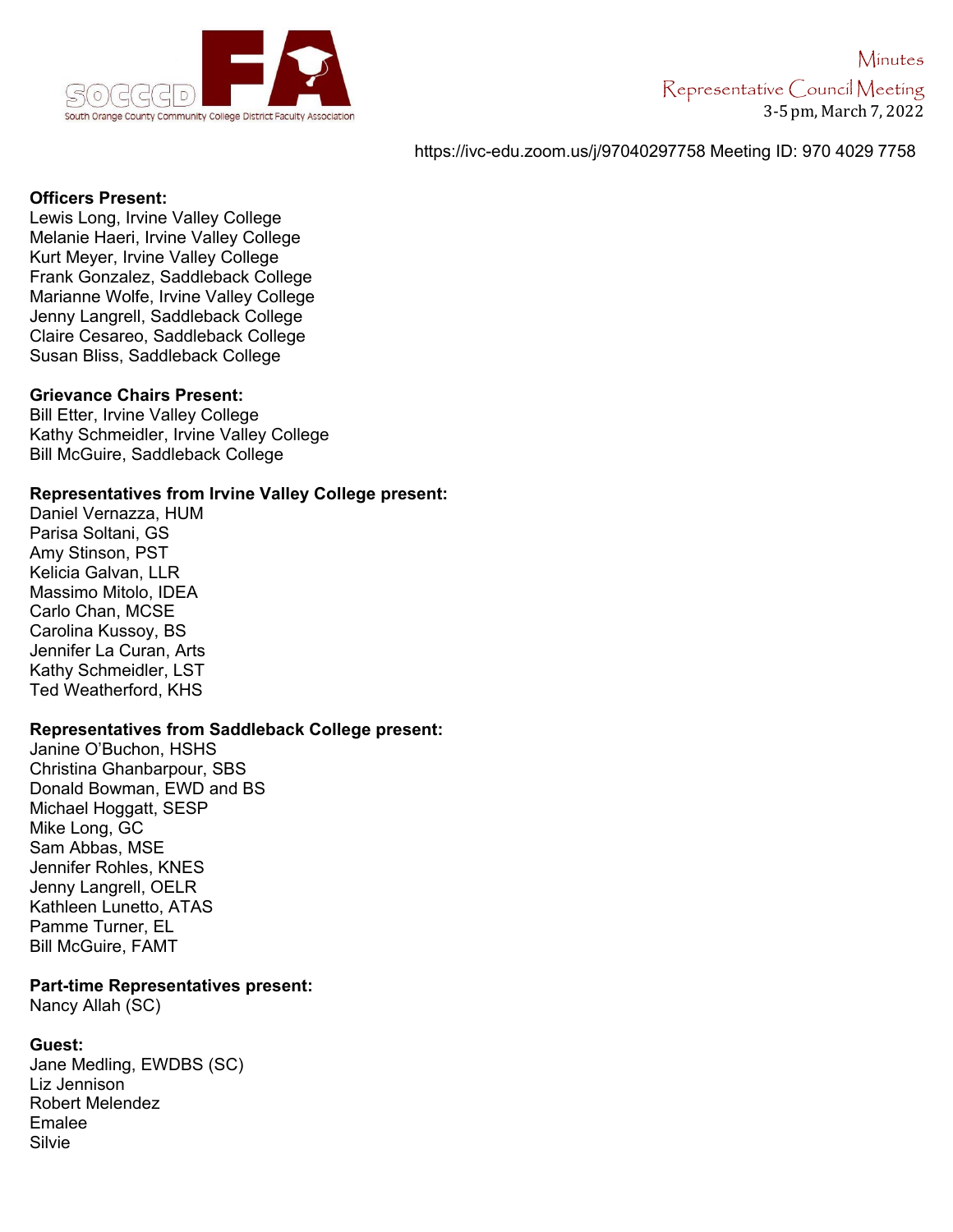- 1) Call to Order (3:03pm)
- 2) Meeting Items
	- a) Introduction of Guests
	- b) Adoption of Agenda
		- i) Motion to adopt: Don B, Second: Kathy S.
		- ii) No discussion, vote to approve: **Agenda is adopted**
	- c) Approval of Minutes:
		- i) February 7, 20221 (attachment A)
		- ii) Moves to adopt Minutes: Kathy S, Second: Melanie H.
		- iii) No discussion or amendment, vote to approve: **Minutes are adopted**
- 3) Officer and Committee Reports
	- a) Secretary's Report—Marianne Wolfe
		- i) Delegates for Spring
			- Melanie H will volunteer
		- ii) Communications Advisory Committee
			- Spring Newsletter will be out early M
	- b) Organizing Committee Report—Melanie Haeri
		- i) PAC will be meeting later today; organizing efforts will be updated
	- c) Part-time Committee Report—Susan Bliss
		- i) Looking for more PT representation in terms of membership.
		- ii) Friday, 3/11/22 from 10am-noon: workshop hosted by Daniel V. How to apply for a full-time position
	- d) Treasurer's Report—Frank Gonzalez
		- i) Budget Advisory Committee
			- Frank put budget in chat.
		- ii) Scholarships coming up Parisa and Claire will review the applicants.
		- iii) Gala for IVC coming up supposed to be in-person. Still looking for attendees: Anyone from IVC interested needs to let Frank know through email.
	- e) Negotiations Report—Claire Cesareo
		- i) Update is they have drafted a form now; currently discussing and determining a timeframe for the student evaluations to be sent out. There is also a change where using the amount of students that participate in the evaluations to possibly add on another semester to be considered for student evals.
		- ii) Part time evals and PRE you can earn PRE in multiple divisions in multiple departments. So evaluations have been opened up for PTs to be able to be evaluated in multiple areas to earn PRE in multiple disciplines.
	- f) Membership Report—Jenny Langrell
		- i) Membership Advisory Committee
			- Membership numbers Jenny will send out an updated list during the meeting. Susan and Jenny will meet to get more part timers to become members.
			- Right now CCA/CTA is going through membership drive because the FT membership is about 93%, the PT membership is the aim for our FA membership drive (there's about 30% PT membership)
- 4) Discussion Items (3:15pm)
	- a) SOCCCD District Mask Mandate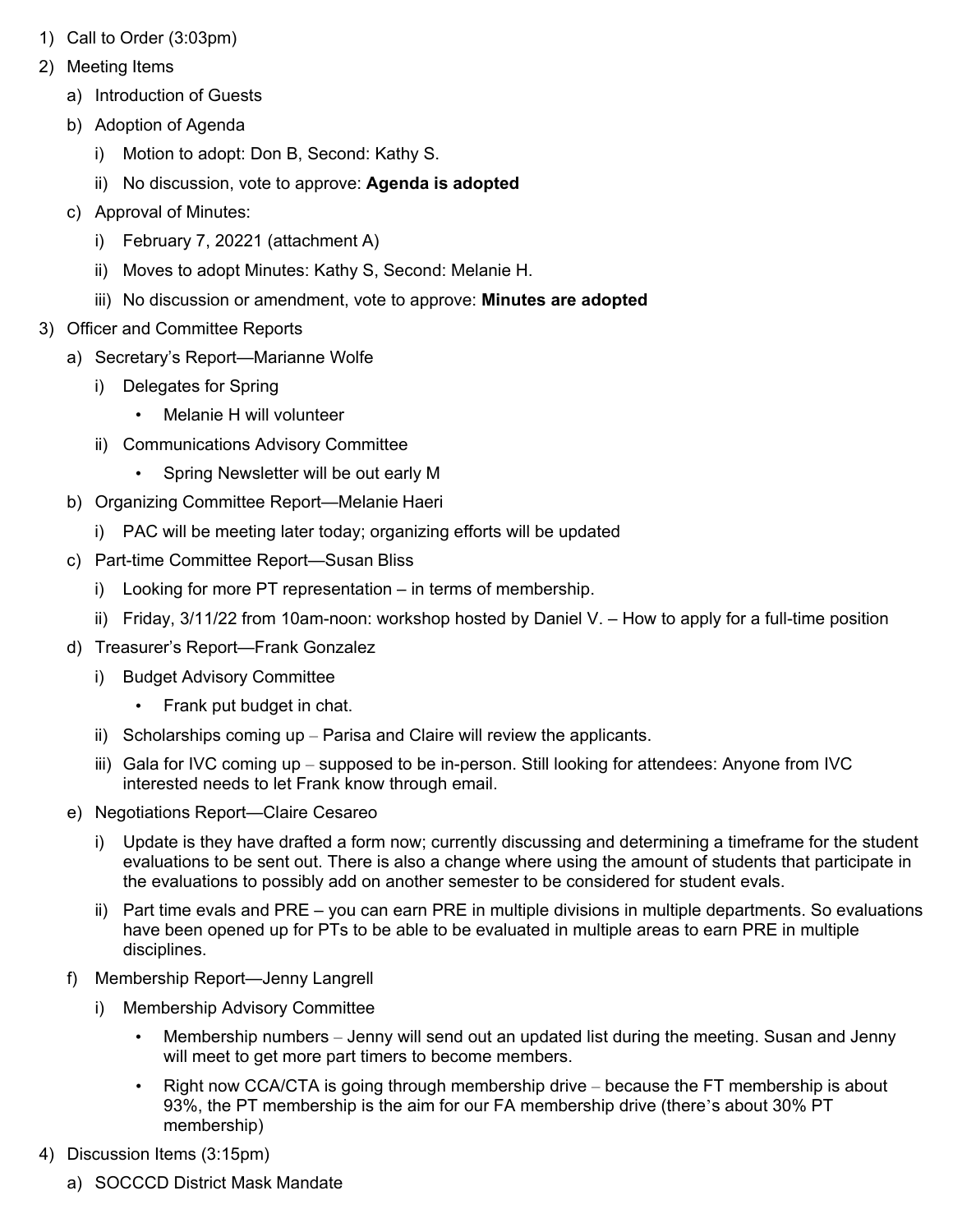- i) Mask mandates across the state and county are being removed within the next week or so. The position of the FA is that we want the masks to be worn even with the removal of mask mandates. We have asked the District to wait until after the spring break spike to implement any removal of mask mandates if possible.
- ii) Q: If the mask mandate is lifted, is there any language that faculty can still ask the students in their courses to wear a mask in their classrooms?
- iii) A: Lewis will check and ask to consider that.
- iv) Q: Now we are putting health care decisions at the faculty level if we ask that. Can that be an issue?
- v) A: They will ask if you have been anywhere else and cannot pinpoint it to the classroom only.
- vi) A: It wasn't to imply that FA should make health decisions. But, we should have a stance on making protections for the faculty. My context was simple to extend that to all classrooms – more protection aspect not the health care aspect – though they are connected closely.
- vii) Q: People came back and the mask mandate was still in play, removing the mandate can lead to more people dropping out. People (faculty and students) agreed to come back with one belief and if we are switching then that could cause and outrage, uproar
- viii) A: We have communicated that and there is 1 person in the District who has been pushing to have it follow the CDC guidelines. We hope they will listen and push it out a few weeks for implementation.
- ix) Q: FA continued to uphold the mandate? Did we vote on this for the FA to hold this stance? I am in support of getting rid of the mandate.
- x) A: We did have a vote in support of a vaccine mandate, but we didn't have any specific action on the mask mandate. We based it on a common assumption but we can bring it up as a vote. The assumption was that at the time we heard of the change, we were concerned about the change of status quo. We asked them to slow down on the change and open up a discussion.
- xi) Q: We have followed CDC until now. Why are we not following these CDC recommendations now?
- xii) A: The situation is that we are not concerned to not follow CDC, but more that our situations may not exactly align with the CDC intended structures/areas. We are in smaller classrooms, large numbers of students, etc. To function as an instructor, we have to maintain a level of comfort and security and we want to make sure that we provide that time for faculty to become comfortable or be able to phase the decision in rather than just dropping it one a random specific date.
- xiii) Discussion: We are doing more than what the CDC is asking us already by having everyone wear masks. The health care decision makers are saying we don't have to.
- xiv)The CDC recommendations are a floor suggestion, not a ceiling. Our District can opt to implement a more stringent requirement. What happens when the requirements are different from one class to another?
- xv) Motion from Jennifer R: I would like to make a motion to take a vote to have the FA support the District in following the CDC implementation of following the local health organization recommendations for education in regard to the mask mandate, Second: Sam A
- xvi)Discussion:
	- Do we know what the local agencies recommendations are with regard to mask mandates?
	- They are following CDC guidelines. If these new guidelines are following (SVUSD and CUSD are dropping their mask mandate as of March 11), The whole time we have been having the mask mandate, there has not been a mask mandate for higher education. K-12 schools will be dropping their mask mandate in schools. From local colleges and universities, some are dropping, some are keeping, some are dropping end of term. There is a lot of variety.
	- If we hold this mandate, there are a lot of negative things that the District can uphold that are not following any requirements or policies. If we don't follow the CDC or some governing body, then the District may also make other decisions that are inconsistent with anything.
	- Decisions haven't followed their own rules, I understand now that it was the executive decision then.
	- Amendment to the motion: change wording to not "support District"  $\rightarrow$  express to the District
		- I would like to make a motion to take a vote to have the FA recommend that the District follow the CDC guidelines as implemented by local health organizations regarding the mask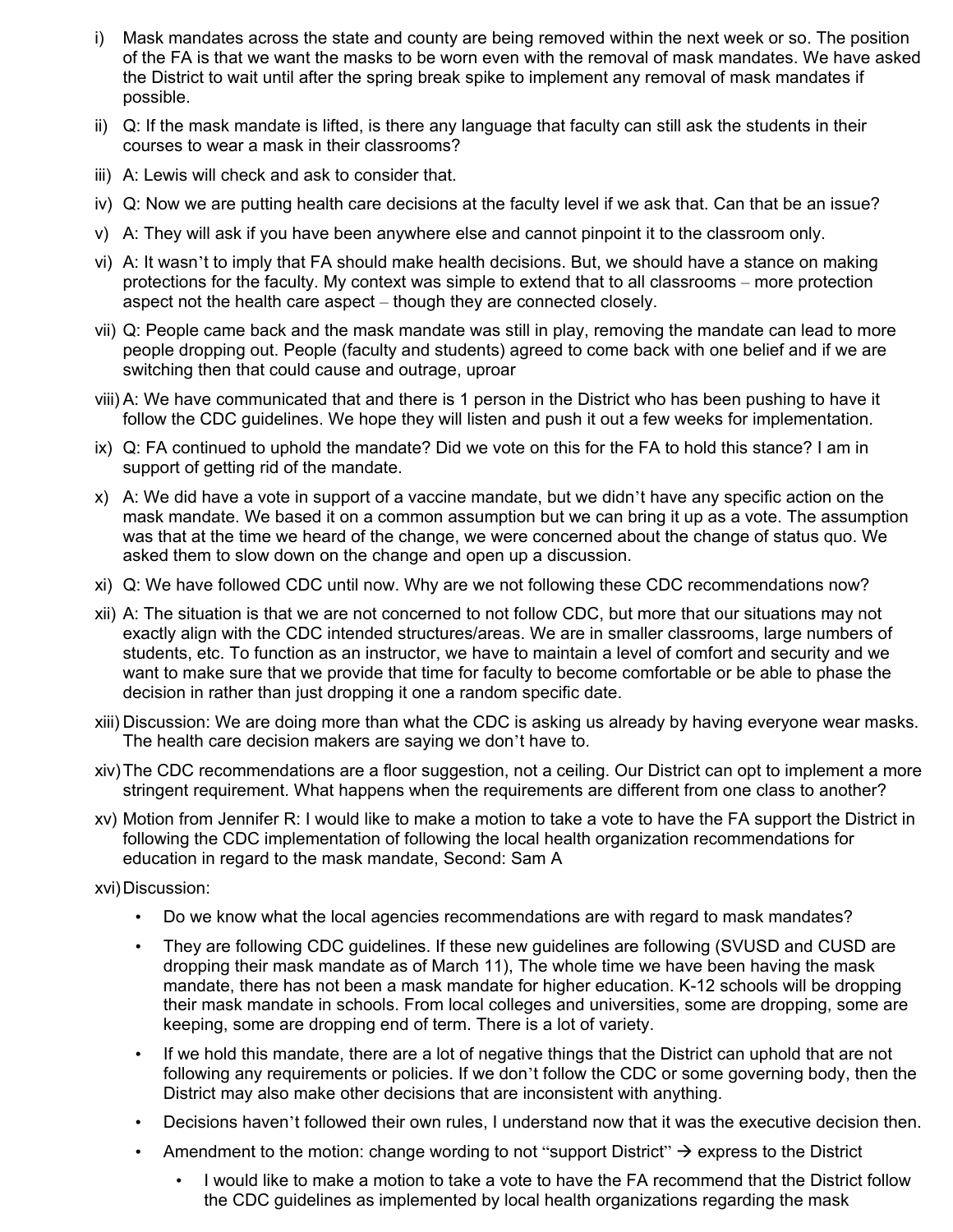mandate.

- One thread is that the Association recommend that the district follow the Cdc guidelines and the other possible thread is was that the Association not try to change what so if the district, let's say, wants to be more conservative than the Cdc guidelines The floor. Do we want the association to urge them to moves, to remove the restrictions sooner? Or do we simply not want to work the district to remove them later. And the reason I'm saying this is originally where the discussion started was, maybe the district is going to remove the restrictions soon, and the Association wants to have them remove the restrictions later, and that's What engendered this whole discussion. So my question is, are we acting the motion to support removing the restrictions as early as the district is willing to do it? Or is it simply not to refrain from urging the district to slow down?
- Clarification Q: Are we asking the FA to ask for the mandate to be ended earlier, ended later, or not to do anything about the mask mandate?
	- Clarification: MY biggest concern was that the FA was in support of the mask mandate. I wanted to see if everyone else was lifting it. Wanting to follow local health rather than following what District may randomly decide. I am in support of silence about it but not to push the mask mandate and not follow random decisions.
	- It is appropriate to ask for the vote because we did not hear from the body about the way the FA rep council stands.
	- You don't support a stricter than CDC or laxed mandate. You ask that it be driven by the recommendations of science. The FA should ask that there is not a stricter policy adopted than what the CDC holds.
- If we think 1-step ahead of the District if we ask the District to follow one suit and then if things change, we should think about what the District may implement then. We should be more cautious if we ask them to do what they think is best rather than point to science.
- I cannot make any comments on the pros/cons of the motion. I just wanted clarification of the motion. We do not present to the district that our position is that we slow down on the mask mandate. I just wanted clarification on the motion. It sounds like we are asking for the FA to
- The intent of the motion is to base the District decision to relieve the mask mandate on the CDC recommendations as implemented by local health organizations.
- I seconded the motion because things are very confusing for the faculty, the stance of administration is changing all the time. If we are following the CDC guidelines, then why are we going to deviate from what they suggest.
- Should the FA support be deviating from the mask mandate? The motion is that we should not deviate from the CDC guidelines
- Are we obligated by the FA to support, not support, comment on, etc of what the District says or does? If we don't say anything, can we challenge it in the future? If we support or not, do we have to say anything.
- We originally said we wanted them to slow down the mask mandate lift. The motion to discuss this is valid because we want to hear from the other faculty of what their stances are. The District doesn't need to listen to us about what we decide/stance we take on the matter, but we want to make sure we are reflecting how the Rep Council does feel.
- The FA is always meeting with the District to discuss many things that are not voted on/talked through in the Rep Council and voted on. We need to be loud/talk about things with the District especially with things related to work conditions and safety. The vote should be done to know how the Rep Council feels about this mandate.
- Jennifer withdrew the motion to vote. Jennifer reinstated her motion, seconded: Sam A.
- xvii) MOTION: The intent of the motion is to urge the District to base the decision to relieve the mask mandate on the CDC recommendations as implemented by local health organizations.

# **xviii) Vote: 29 AYE, 1 abstention, 10 NAY – Motion passes**.

- 5) Action Items
	- a) Faculty Association Officer and Representative Election & Election Committee appointment (attachment B)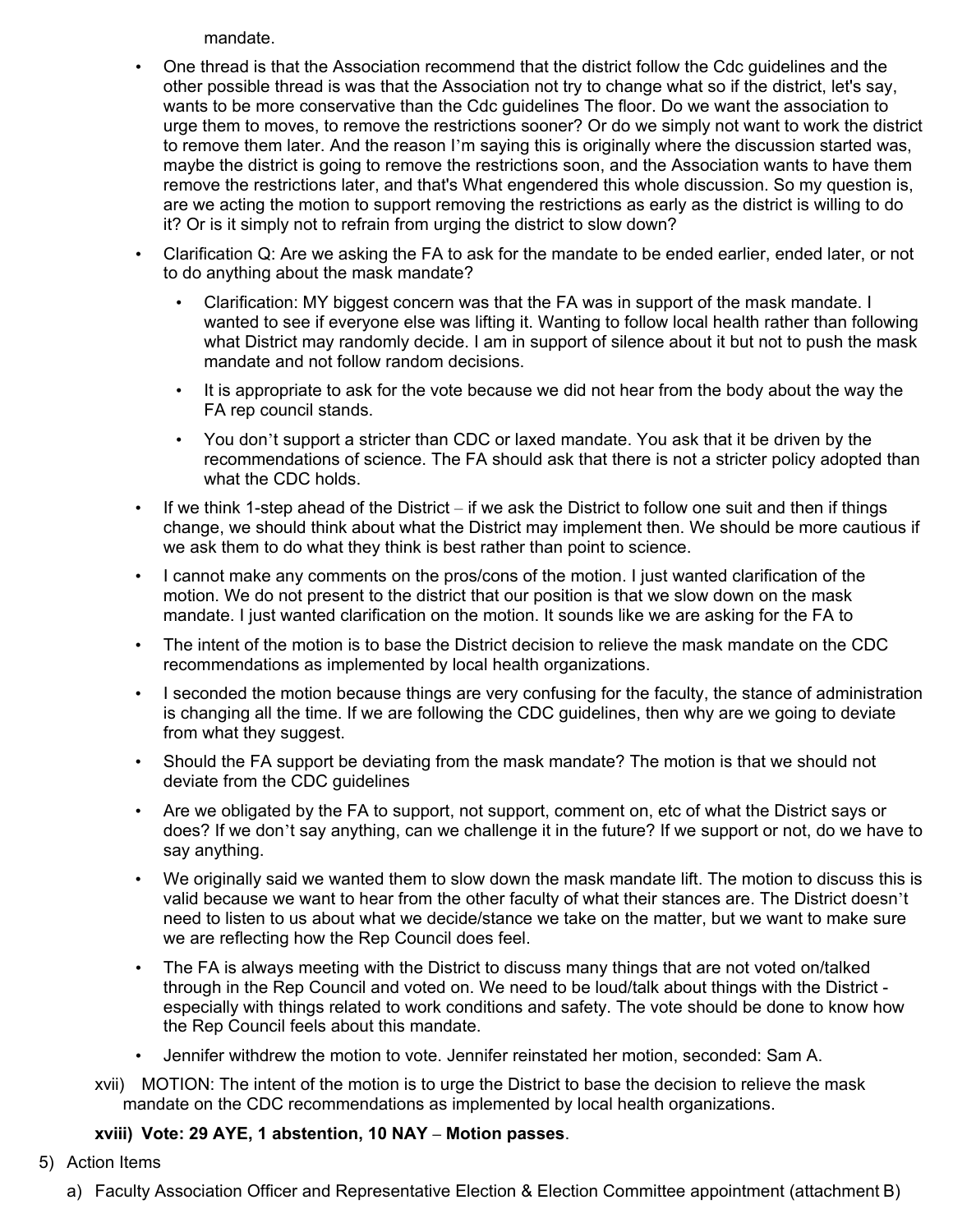(4:11pm)

- i) Last week of April  $25<sup>th</sup> 29<sup>th</sup>$  for the vote. We need an Election Committee. We need at least 3 members and not people from the current exec, PAC, or running for the next term.
	- The reality of this is that you work with Maddie Hernandez (FA admin support), Frank G, and the Election Runner to make sure there are other party members available to oversee the vote and make sure everything is above board.
	- Experience on the Election Committee  $-$  you mainly email people. It is straight forward, a limited commitment, and you get support from everyone. It is very basic stuff. Christina G said if you are interested, she can answer questions.
	- Rep Council is a 2-year elected time. The Rep Council member is minimized because if there is no one else running against you, then we don't need to include them on there.
		- Everyone on the Rep Council is on their 2 years timeframe. If they are not re-nominated, they won't be on the Rep Council. Everyone on the Rep Council needs to make sure they are nominated/nominate themselves if they want to stay the rep council member.
	- All positions except the FA president are being voted for. Not all positions appear on ballot but we need a write in option included.
	- Nominations come after the email is sent. If you plan to stay on the committee then you cannot be on the elections committee.
	- Time commitment is very minimal Maddie normally handles a lot of it. Maddie handles the nominees; Frank handles the vote. It mainly consists of monitoring the emails that nothing shady happens.
- *ii) Jennifer Rholes (SC KNES) and Kelicia Galvin (IVC LLR) will serve on Elections Committee. Lewis will reach out to a 3rd member.*
- iii) Reviewed timeline that was part of agenda (attachment B)
- b) Benefits change: Skilled Nursing and Rehabilitation Care (attachment C, at meeting)
	- i) Originally, 100 days of SNF and unlimited days in acute rehab. Instead we can do 150 days of SNF but it also includes the rehab days in that 150 – we lose the unlimited for rehab. According to the data, more members use SNF than rehab. If we choose, we can opt to keep the original and the District will pay \$1 more for the plan to stay the original. What does the Rep Council prefer?
		- Q: Can you give us an example of what the SNF versus rehab is?
		- A: SNF is in the facility not needing hospital but a facility that you are discharged to. A rehab is more outpatient where you are not staying in the facility.
		- Majority people are directed to medicare side of  $SNF it$  is an active unit. To get into acute rehab, there is very stringent criteria. There is a lot of people who don't qualify. Everyone can do the medicare units in SNF, not everyone can do the acute rehab. They have to be very aggressive with rehabilitation to do the rehab one. There isn't less care in SNF but it is less intense. Acute rehab – broke neck skiing, SNF – break hip skiing. More people use the SNF because of that. Many people use SNF. If you are not staying permanently then you will most likely be covered by either plan.
		- Q: Is the 150 days total, for the year, or for each admission? Does it reset? Can you use it more than once a year? Is it a lifetime amount? What is the number referring to? The acute rehab is way harder to get into.
		- A: Melanie will seek clarification.
		- Q: What happens to the in-patient acute rehab if we take away the unlimited amount?
		- A: 100 days seems long enough for the SNF but the question goes then to is the 50 days enough for more? The people who go to acute rehab is normally 6 months of more needing that care.
		- A: Unlimited option of something is better to have an option there. 50 days more is great but at what cost?
		- A: The 100 days for the SNF is a couple weeks. Normally 2-3 weeks is their stay. I don't think it's worth the difference.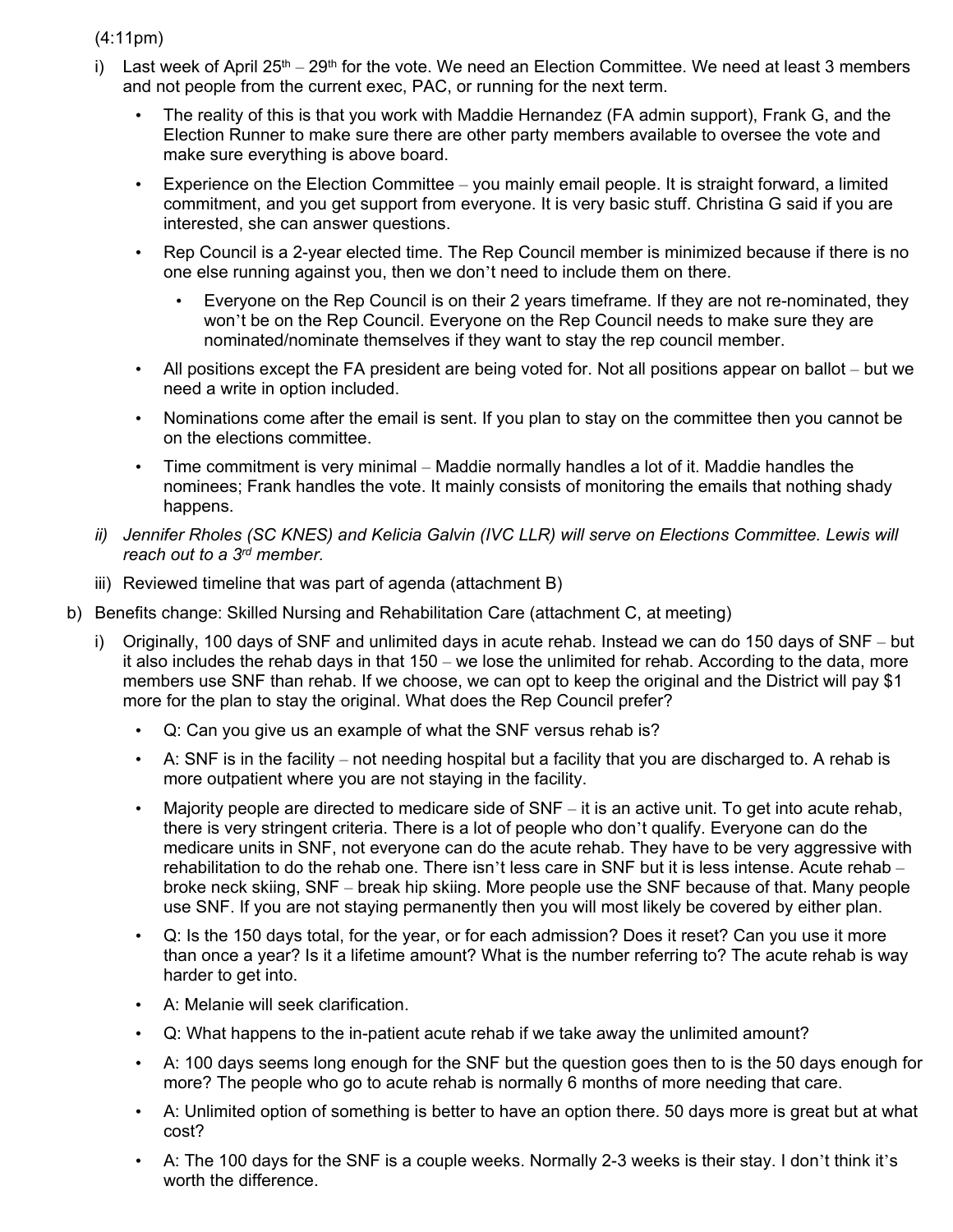- A: Why should we give up something perpetual for something that is a smaller amount of growth.
- A: I can't see giving up what we already have.
- A: Other things can lead to using the SNF and can take up to 2 years to alleviate. Stay with what we have.
- Motion: to stay with the current clause in benefits that keeps the same amount and not to change benefits to reduce the numbers of days for the rehab by Don B., Second Bill M.
- **Vote: majority is Aye, 1 abstention. Motion passes.**
- ii) Starting in October you can order 3 months of prescriptions mail in and pharmacy.
- iii) Surplus in Delta Dental amounts due to not spending.
- iv) Vision benefits are staying the same.
- v) COVID tests can be reimbursed through insurance.
- c) CCA WHO (We Honor Ours) nominations (deadline for submission, March 31)
	- i) Will be awarded at the CCA Spring Conference.
	- ii) Declare nominations open
		- Kathy S nominated Karyn Bower; second: Melanie H.
		- No discussion; **motion passed**
		- Lewis will forward her name on to the committee
- d) SOCCCD Faculty Association local dues increase
	- i) Motion to increase the FT membership dues amount by \$5/month starting 2022-2023 academic year by Don B, seconded by Ted W.
	- ii) No discussion; vote for motion to be approved: 2 abstentions, majority is Aye: **Motion is approved**
- e) Search Committees needing FA representatives
	- i) Faculty volunteers to represent the FA at the IEPI PRT program information meeting
		- Email Lewis if you are interested in being part of this group
		- *Kathy S volunteered to be a representative*
	- ii) IVC VPI Hiring Committee
		- *Kathy S. and Jennifer La Curan are interested in being the FA rep. Lewis will reach out to them*
	- iii) IVC Title IX Investigator hiring committee
		- Email Lewis if you are interested
- 6) Information
	- a) Part-time long-term sick and family leave and teaching assignments
		- i) PT also get family and illness leave to take leave they simply stop teaching. This not how it should be handled. Don't decline the assignment. Request an assignment as normal. Request the assignment from the Dean as normal – and then let them know that you are taking leave. They will need to hire someone to sub your course. You don't have access to your sick leave if you don't take the assignment. If you need to take an extended leave, still request assignment and leave.
	- b) SOCCCDFA PAC Meeting, Monday, March 7, 5-6 PM (after Rep Council)
		- i) Meeting ID is: 934 3437 1233
	- c) Upcoming Conferences
		- i) CCA Spring Conference, April 29-May 1, location TBD
			- If you want to be a delegate, let Lewis or Marianne know.
		- ii) NEA Higher Ed conference, March 18-20, 2022, Baltimore Marriott Waterfront, registration deadline February 11